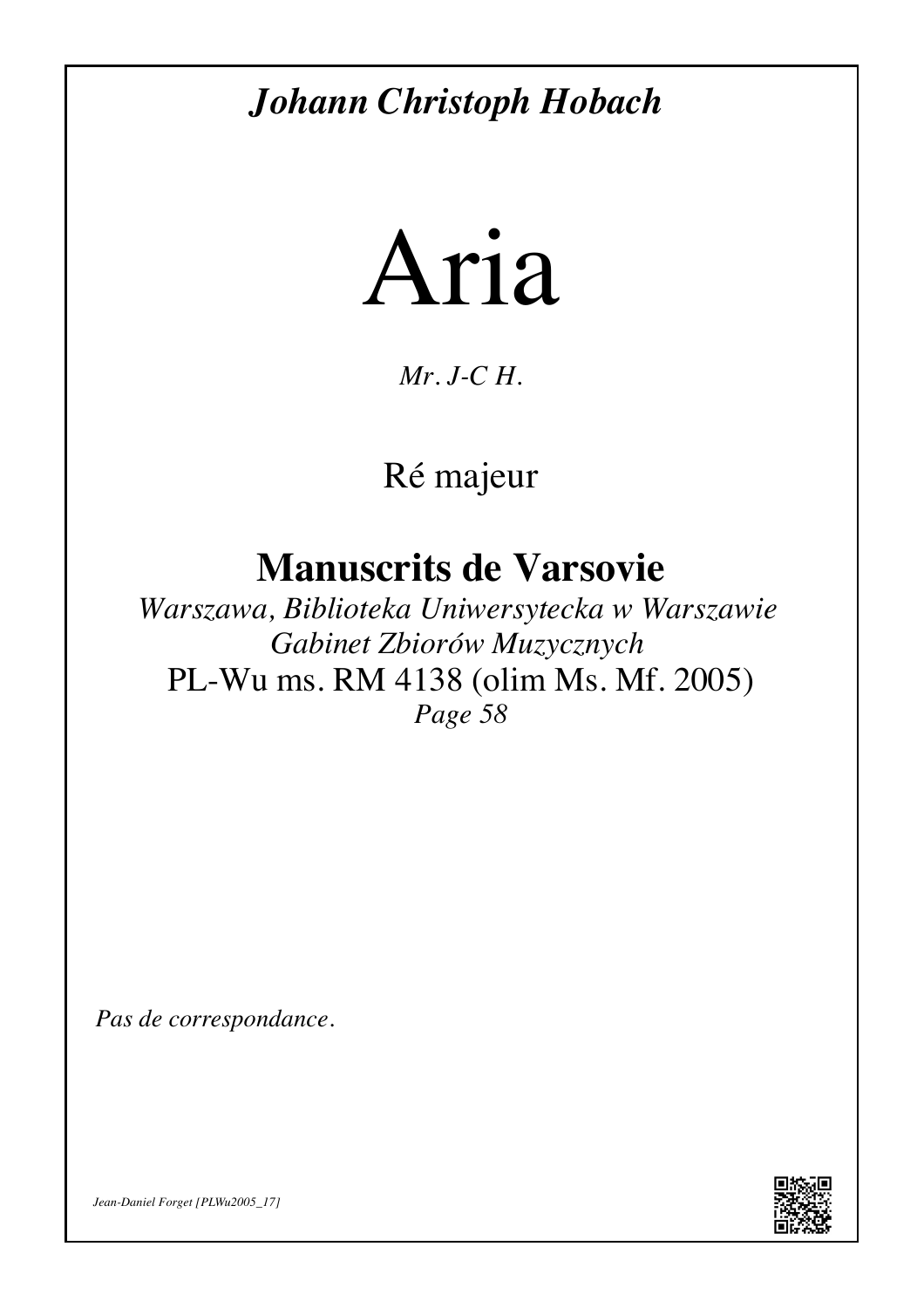<span id="page-1-0"></span>

1. Tablature originale : pas d'indication rythmique.

Ms. Varsovie PL-Wu2005, Johann Christoph Hobach, Aria, en Ré majeur. [PLWu2005\_17] Page 1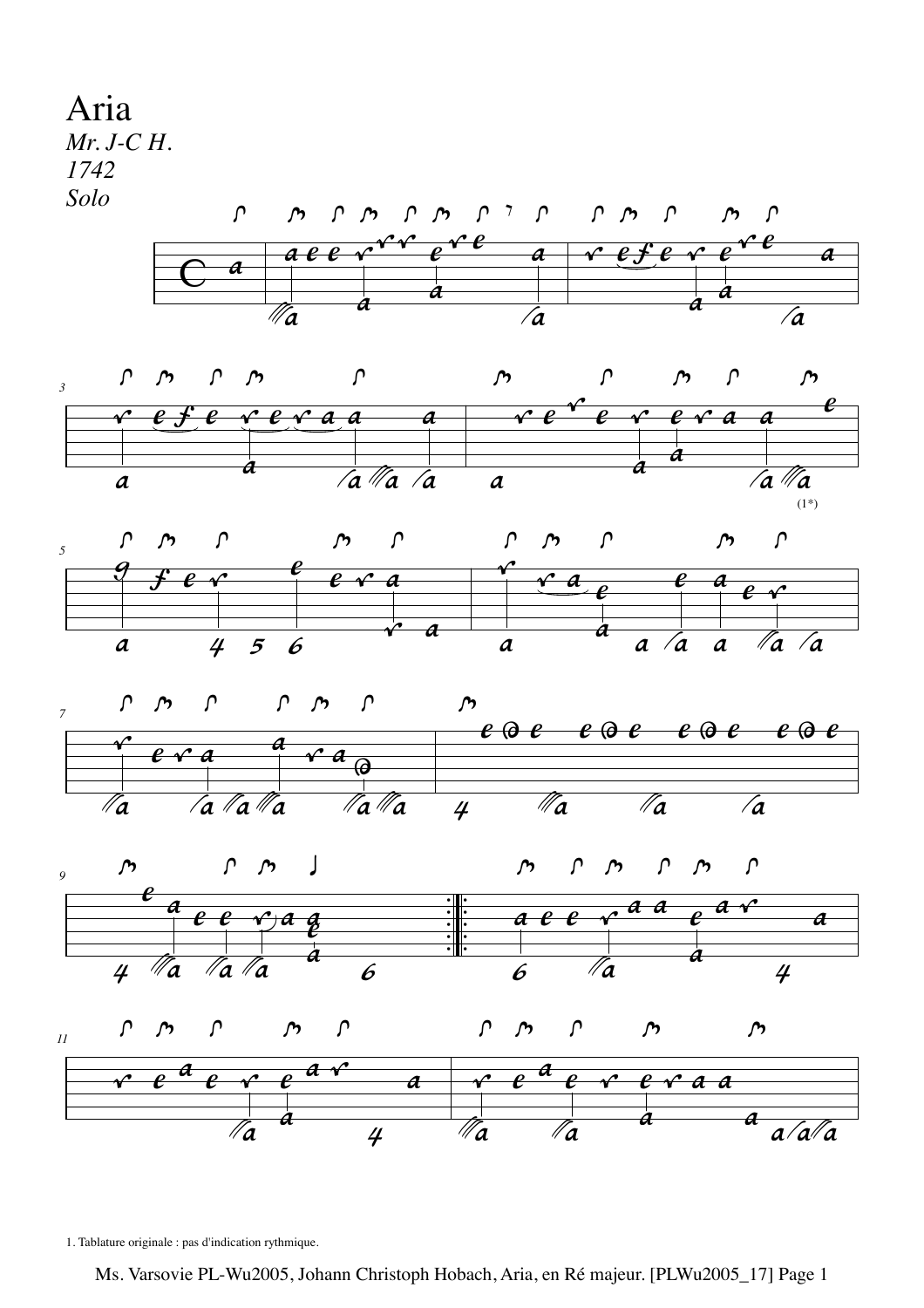









1. Tablature originale : pas d'indication rythmique, mais il manque un temps dans cette mesure.